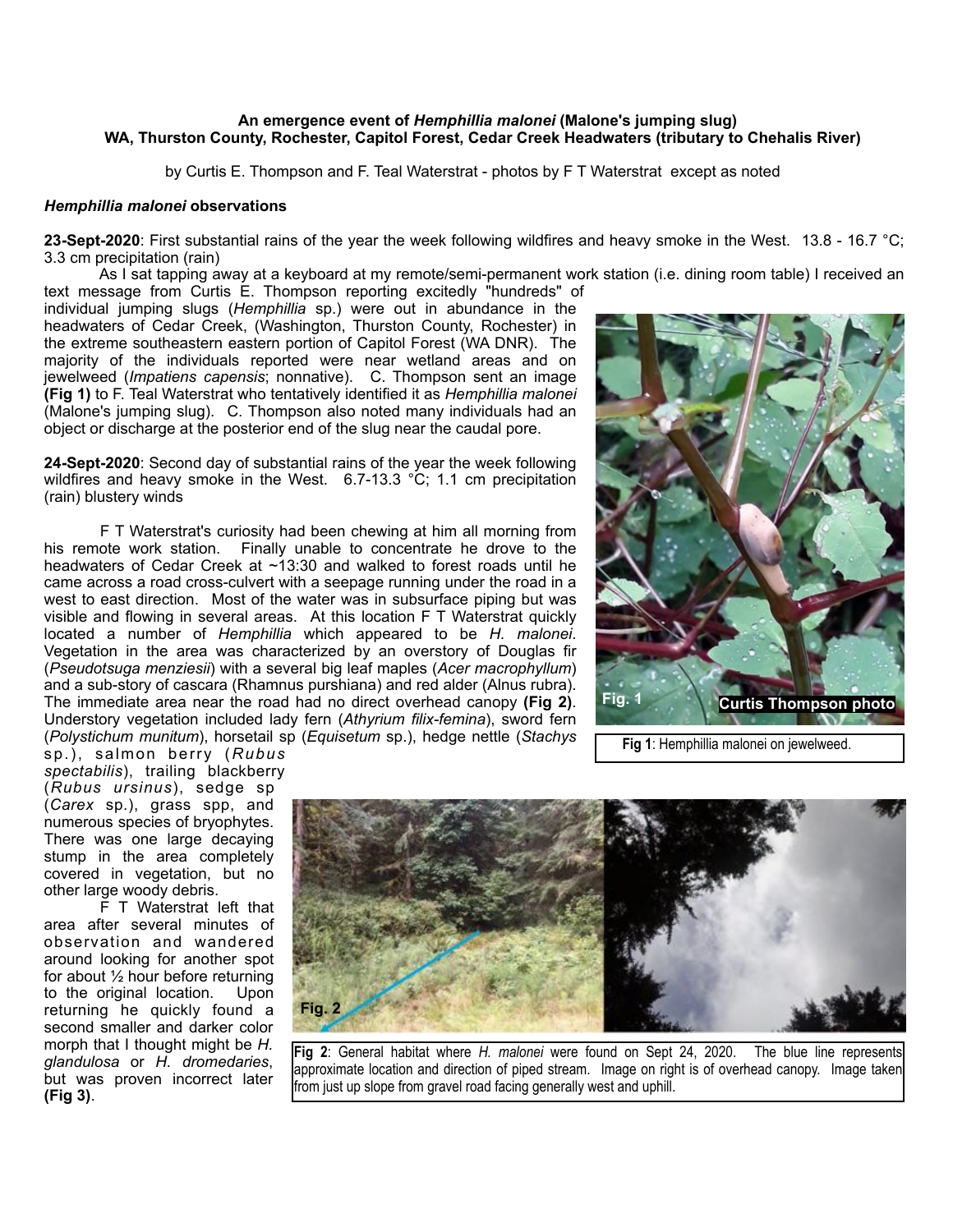

Fig 3: 2 color morphs of *Hemphillia malonei* that confused F T Waterstrat. In the 10 meter transect lighter, larger morphs were observed 20 times and darker individuals 3 times.

 Walking a quick 10 meter transect F T Waterstrat observed 23 jumping slugs within 0.5 meters to the left or right of the transect. Hemphillia were observed from ground level (~10 °C) to 60 cm above the substrate, but always on herbaceous vegetation or salmon berry (there were no trees along the transect). Jumping slugs were observed on sedges, hedge nettle, swordfern, salmonberry, and grass **(Fig 4)**.



**Fig 4:** From top left: *H. malonei* on sedge, grass and giant horse tail, salmon berry, lady fern and<br>trailing blackberry. In top left trailing blackberry. corner note the weeping from the caudal gland (where the mucus plug occurs) and posterior end of shell where it goes into mantle.